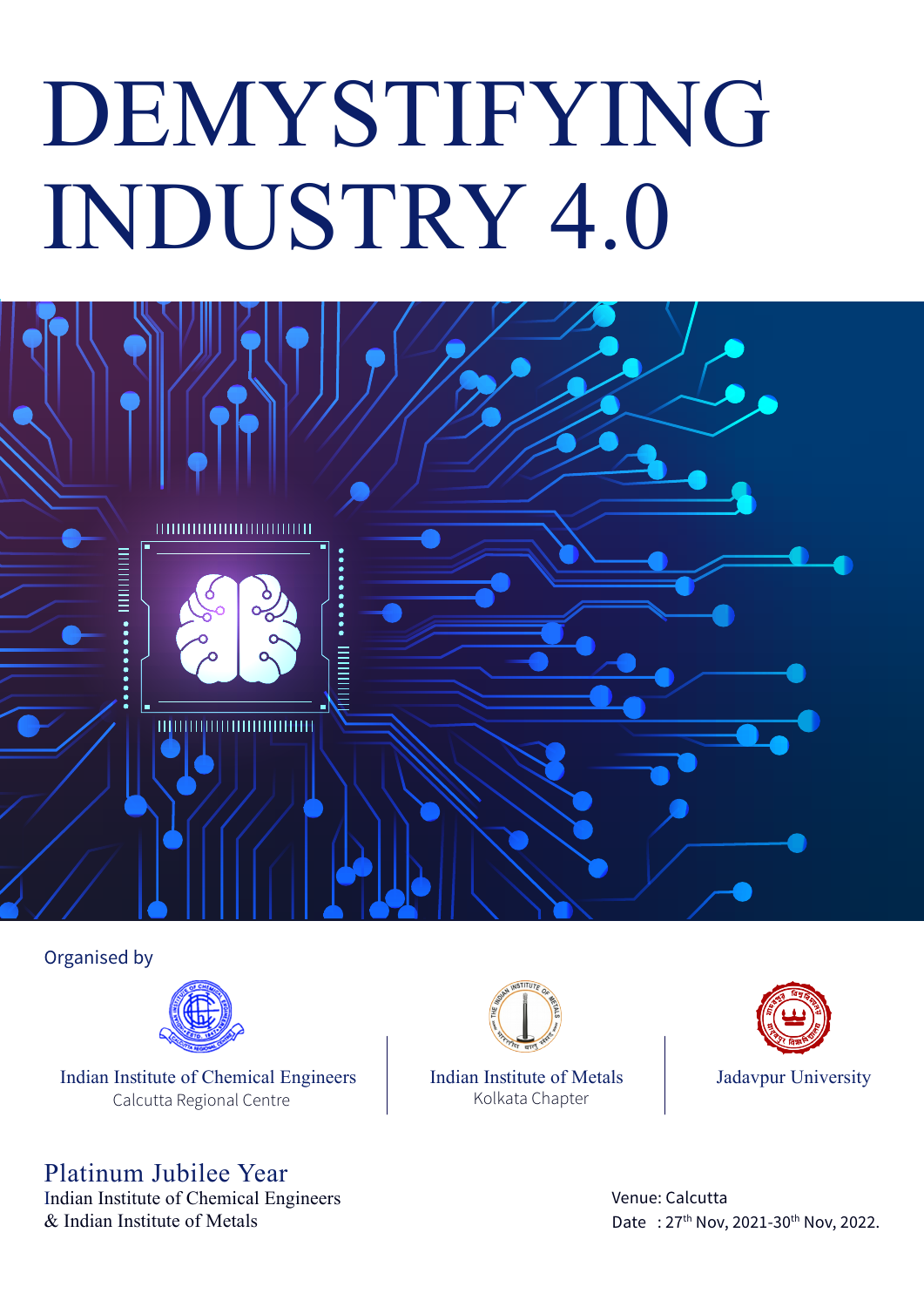## Preamble

IIndustry 4.0 is considered the fourth industrial revolution, and is defined by advanced automation and data exchange in manufacturing technologies. It includes integration of sensing, computation, control and networking into physical objects and infrastructure (cyber-physical systems), the Internet of Things and cloud computing. The result is often referred to as a "Smart factory". Indian industries are gradually implementing Industry 4.0 that helps transform production, leading to greater productivity, and changing traditional production relationships among suppliers, producers, customers and importantly between humans and machines. Keeping the above in mind, the Calcutta Regional Chapter of Indian Institute of Chemical Engineers, the Kolkata Chapter of Indian Institute of Metals and Jadavpur University are planning to organize a series of Webinars followed by a Seminar to discuss the various aspects of Industry 4.0, its implementation strategy in process and engineering manufacturing industries. Experts from academic institutions, R&D organizations, equipment manufacturers, system integrators, design and manufacturing organizations will share their knowledge and expertise so as to create a "Body of Knowledge" for demystification of Industry 4.0 in Indian manufacturing industries.

### About the Organisers

#### Indian Ins titute of Chemical Engineers - Calcutta Regional Centre ( CRC)

Indian Institute of Chemical Engineers (IIChE) having started its humble beginning in 1947 today is a confluence of 29000 professional from academia, industry and research institutes. It provides them appropriate forum for joint endeavours to work for development of human resources and serve industries through application of chemical engineering and allied science & engineering in all sectors of Indian Industries. The Calcutta Regional Centre of IIChE is the first regional among the 42 regional centre was established in 1959 and since then actively working in pursuit of bridging the knowledge of Industry and academia by organizing planned seminars, workshop and refresher course in collaboration with various industrial houses, Research Institutes and Academic Institutes with participants from across the country and aboard.

#### Indian Institute of Metals - Kolkata Chapter

In 1906 the parent body of Jadavpur University, National Council of Education Bengal (NCE Bengal ) The idea of forming of an Indian Institute of metallurgists/ technocrats was conceived as early as 1945. Starting with a modest membership of 42, the IIM membership now stands at more than ten thousand drawn from various fields of metallurgical activities. Kolkata is the Head Quarter of the IIM. The institute has grown into a reputed institution devoted to promotion and advancement of study, practice and research of Metallurgical Science and Technology. The IIM is now recognised throughout the world as one of the premier metallurgical organizations and operates in India through its 62 chapters located in all the Metros, Industrial cities and Technical institutes of repute. The strength of Kolkata chapter is more than 400 members, with its own building for conducting regular activities. The scope of the Institute's activities includes organising seminar, technical workshops, discourses on various areas such as mineral beneficiation, extraction, fabrication, heat treatment, finishing as well as practical and theoretical aspects of metallurgy of all ferrous and non- ferrous metals and alloys. Ceramics and other disciplines and technologies allied to metallurgical problems also come under the scope of the Institute.

#### Jadavpur University

In 1906 the parent body of JadavpurUniversity, the National Council of Education Bengal

(NCE Bengal) set the goal "To achieve self reliance through empowerment of Youth by imparting Best of Global Knowledge". Today the University, which was established in 1955, also aims to promote and pursue higher education by linking up traditionally diverse subjects in the light of an ever-changing global scenario.Jadavpur University has successfully established itself as a foremost Indian University with a vast repertoire of courses offered, an enviable list of faculty members and has come to be known for its commitment towards advanced study and research. The University is continuously working on setting up platforms for close interaction with the industry, National R&D Laboratories and neighbouring institutions.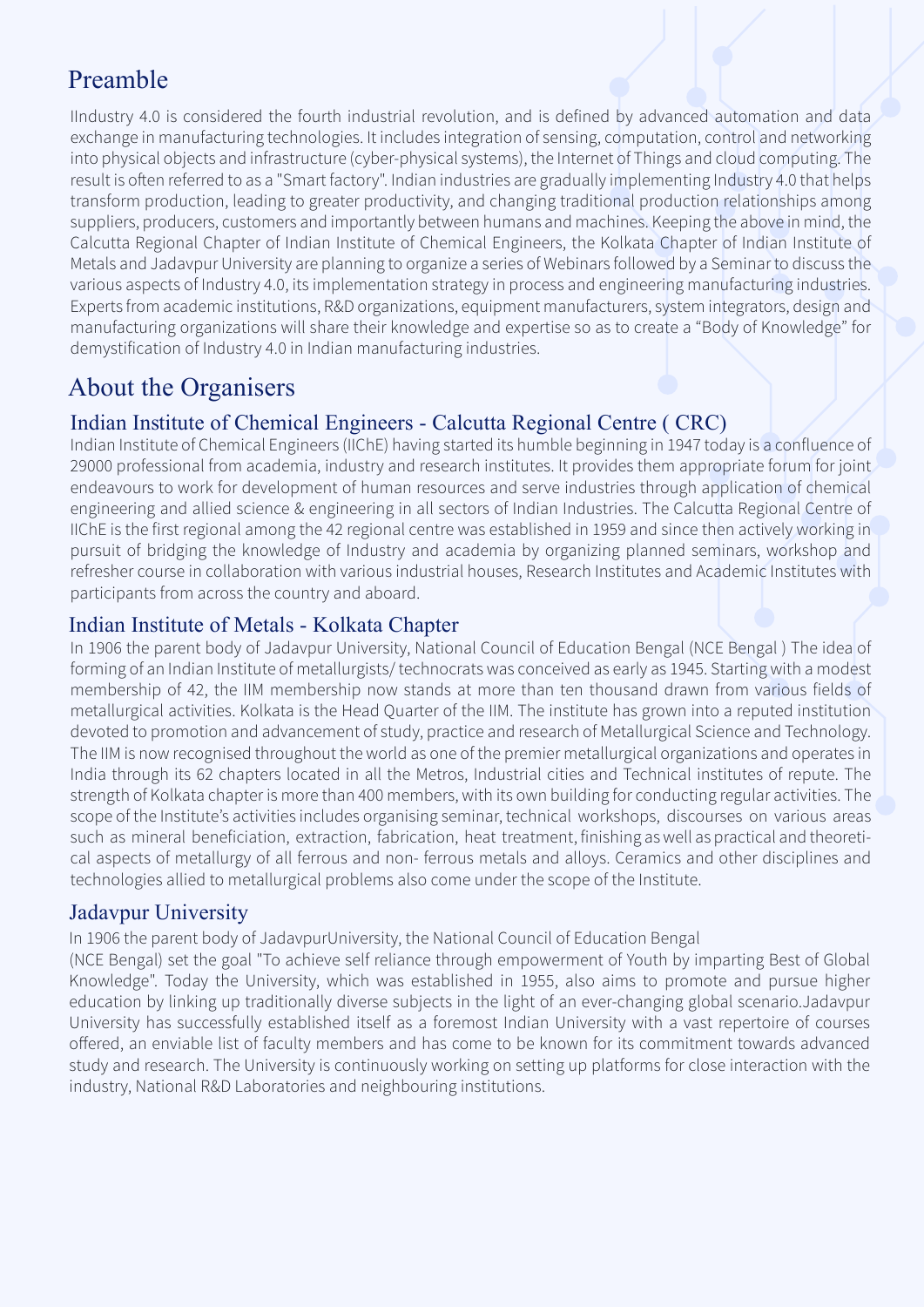## Webinar & Seminar Topics:

- Industry 4.0: evolution and Enabling Technologies
- Digitization and Cyber-Physical Systems
- Data Acquisition and its Applications
- Smart sensors
- Data Mining
- Big Data Analytics
- Artificial Intelligence
- Cloud Computing
- Internet of Things

- Oil & gas
- Iron and Steel
- Chemical, Pharmaceuticals, Food processing & Breweries
- Engineering & Manufacturing Industries
- Small & Medium Scale Industries
- Location detection technology
- Advanced Human- machine Interface & Ergonomics
- Digital Twins
- Data security
- 3 D Printing
- Customer and Supplier Profiling
- Mobile Devices
- Condition Monitoring
- Fault Tolerant & Self-stabilizing Systems

## Industry Focus Key Take Away

- Overview of Industry 4.0 and its applicability with an Indian perspective
- Insight into different enabling technology modules
- Introduction to different process and product vendors in the realm of Industry 4.0
- Assessment of available skills and readiness for implementing Industry 4.0
- Access to a diverse knowledge pool from Industry, Academia and the R&D Institutes.

## Who will Attend the Webinars & Seminars

- Technology Providers, System integrators, Designers and operators in Oil and natural gas industries, Chemical & Pharmaceuticals industries, Metals, Mining and allied industries
- Equipment Manufacturers and Logistics Providers
- Environmental and Pollution Control Equipment Manufacturers.
- Energy Conservation Technology Experts.
- Metallurgical/Chemical Engineering Consultants
- Safety Engineering Consultants
- Academicians and R&D personnel.
- UG, PG, Research Scholars

#### Patrons

Sri. T. V. Narendran, MD, TATA Steel Sri. Sajjan Jindal, MD, JSW Steel Sri Naveen Jindal, MD, JSPL Prof. Suranjan Das, Vice Chancellor , Jadavpur University Prof. M. K. Jha, President, IIChE Sri. Subhasendu Chatterjee, Whole Time Director, Haldia Petrochemicals Ltd

#### Organising Committee

| Advisors:<br>Chairman:<br>Co-Chairman: Dr. Asim Ray | Prof. Asit K Mitra<br>Prof. B.K. Dutta<br>Prof. P. De<br>Prof. Basudeb Barman<br>Sri Pritwish Sen<br>Dr. Debasish Bhattacharyya<br>Sri BP Sarkar<br>Sri. Abhijit Mitra | Treasurer:<br>Members: | Prof. (Ms) Papita Saha<br>Jt. Treasurer: Sri. Sujit Ganguly<br>Sri, K. K. Basu<br>Dr. Avijit Ghosh<br>Prof. Sudip Das<br>Prof. Swami Vedajnanda<br>Sri. Sudip Kumar Basak<br>Dr.Tanmay Bhattacharya<br>Sri. Ranadev Mitra |
|-----------------------------------------------------|------------------------------------------------------------------------------------------------------------------------------------------------------------------------|------------------------|---------------------------------------------------------------------------------------------------------------------------------------------------------------------------------------------------------------------------|
|                                                     | Prof. Chiranjib Bhattacharya                                                                                                                                           |                        | Sri. Ashok Dutta                                                                                                                                                                                                          |
| Convener:                                           | Sri. Surajit Kumar Dutta                                                                                                                                               |                        | Prof. Rajat Chakraborty                                                                                                                                                                                                   |
|                                                     | Co-Convener: Sri. Anjan Bhattacharya                                                                                                                                   |                        |                                                                                                                                                                                                                           |